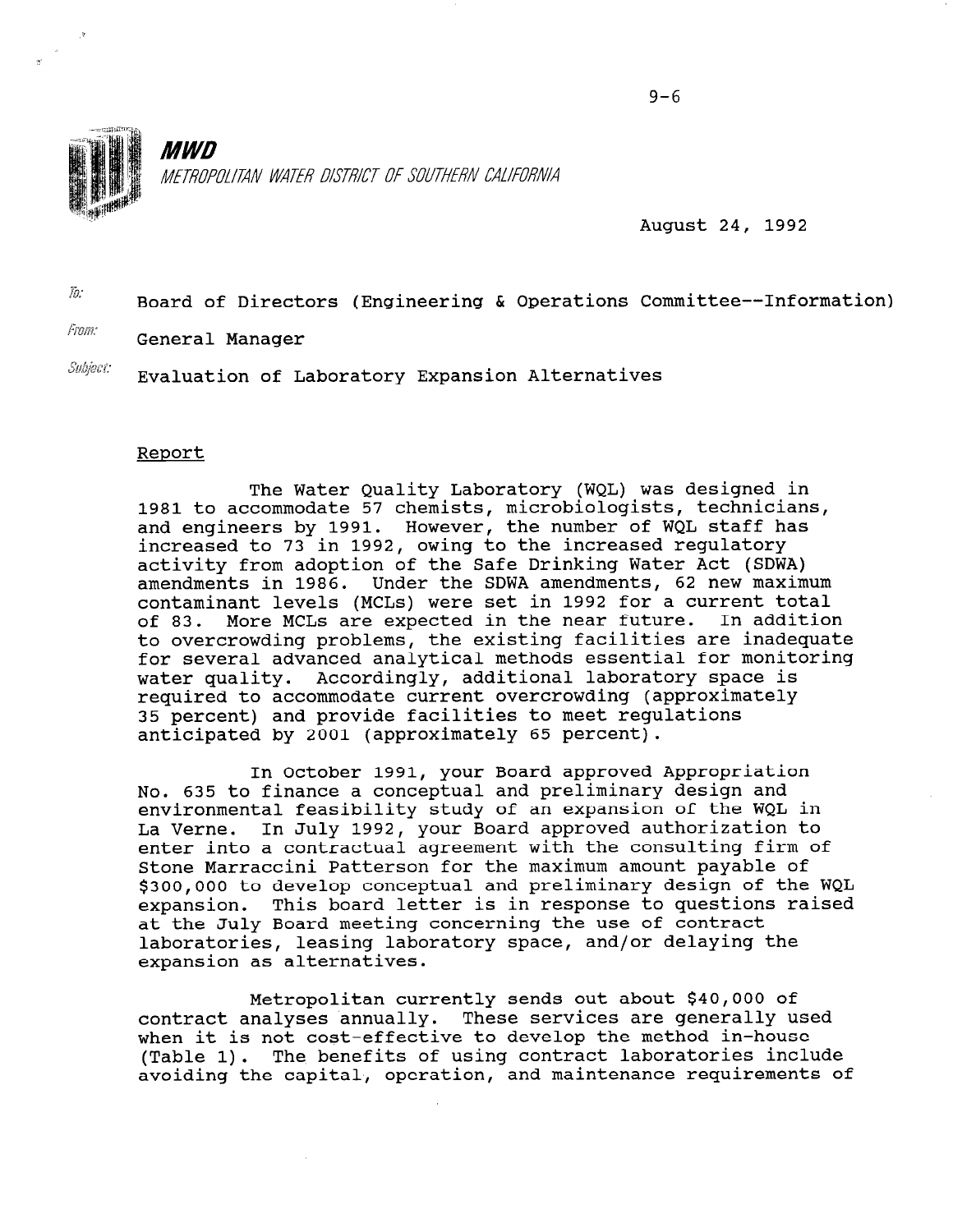#### Board of Directors -2- August 24, 1992

laboratory facilities. However, there can be significant limitations to using contract laboratories. For example, in August 1991, a contract laboratory found extremely high levels of diethylhexylphthalate (DEHP) in Lake Mathews (see Item 1 in Table 2). Based on these results, Lake Mathews potentially could have been taken out of service to avoid an MCL violation. Metropolitan rapidly developed and performed the analysis inhouse and determined the contract laboratory data were wrong. Similar problems occurred with the contract laboratory analyses for the human pathogen Giardia (see Item 2 in Table 2).

Some analyses which are essential for Metropolitan's day-to-day, applied research, and planning needs are not available at contract laboratories (Table 3). For example, Metropolitan developed a method for detecting bromate, a disinfection by-product of ozone and PEROXONE treatment, which could represent a significant health concern and possibly jeopardize the use of ozone/PEROXONE.

Another limitation of using contract laboratories occurs when fast turnaround times are critical. For example, operational changes at source water reservoirs and treatment plants to avoid massive consumer taste-and-odor complaints requires extremely rapid turnaround time of analyses. If a contract laboratory agrees to rush an analysis, there is often at least a 100 percent surcharge. Rapid in-house analyses also become critical for assisting Metropolitan's member agencies and sub-agencies when water quality problems arise. Such analyses have been conducted for metals, taste-and-odor, lead and copper, coliform bacteria, volatile organic compounds, and problems due to nitrification. In addition, extensive in-house capability allows direct response to chemical spills or potential sabotage incidents (see Items 3 and 4 in Table 2). In-house, state-ofthe-art capabilities have also provided data for the San Francisco Bay/Sacramento-San Joaquin Delta Estuary hearings (see Item 5 in Table 2), and have been essential for assisting other Metropolitan divisions as requested.

Other alternatives to expanding the WQL are leasing ULIEL AILEINALIVES LO EXPANDING LIE WYD AIE IEAS<br>delettie and extending laboratory hours. There is currently space and excending laboratory nours. There purrently no available laboratory space for lease in the proximity of the WQL. Also, leasing would separate staff who currently must deal with each other face-to-face on a daily basis, and this decentralization would require additional office support staff. Importantly, the laboratory-consulting firm of<br>Earl Walls Associates has estimated that retrofit of existing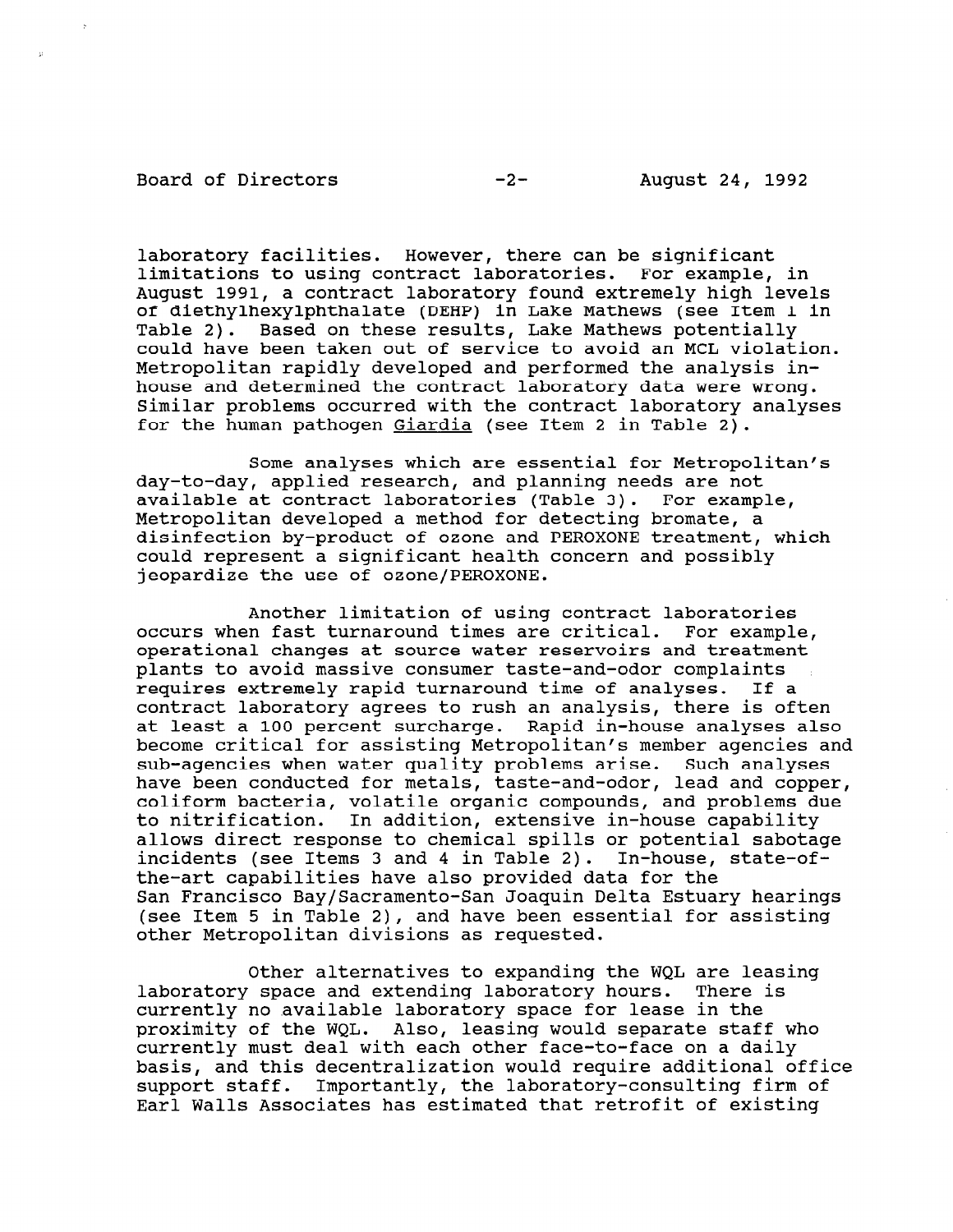### Board of Directors -3- August 24, 1992

office/warehouse space would cost approximately \$3 million more than the projected WQL expansion. Extending laboratory hours (beyond the 12 hours daily operation) would result in the need for additional technical and supervisory staff and equipment which would compound the already crowded conditions in the WQL. Automation at the WQL is currently maximized. Modifying the inside of the building to maximize usage has already been accomplished and some laboratory staff are currently being housed off-site temporarily due to lack of space even though this causes inefficiencies.

## Board Committee Assignments

This letter was referred for information to:

The Engineering and Operations Committee because of its authority to study, advise, and make recommendations with regard to the production and treatment of water pursuant to Administrative Code 2431 (c).

#### Recommendation

For information only.

SEB:EGM:rma BOARD/AM2

Attachments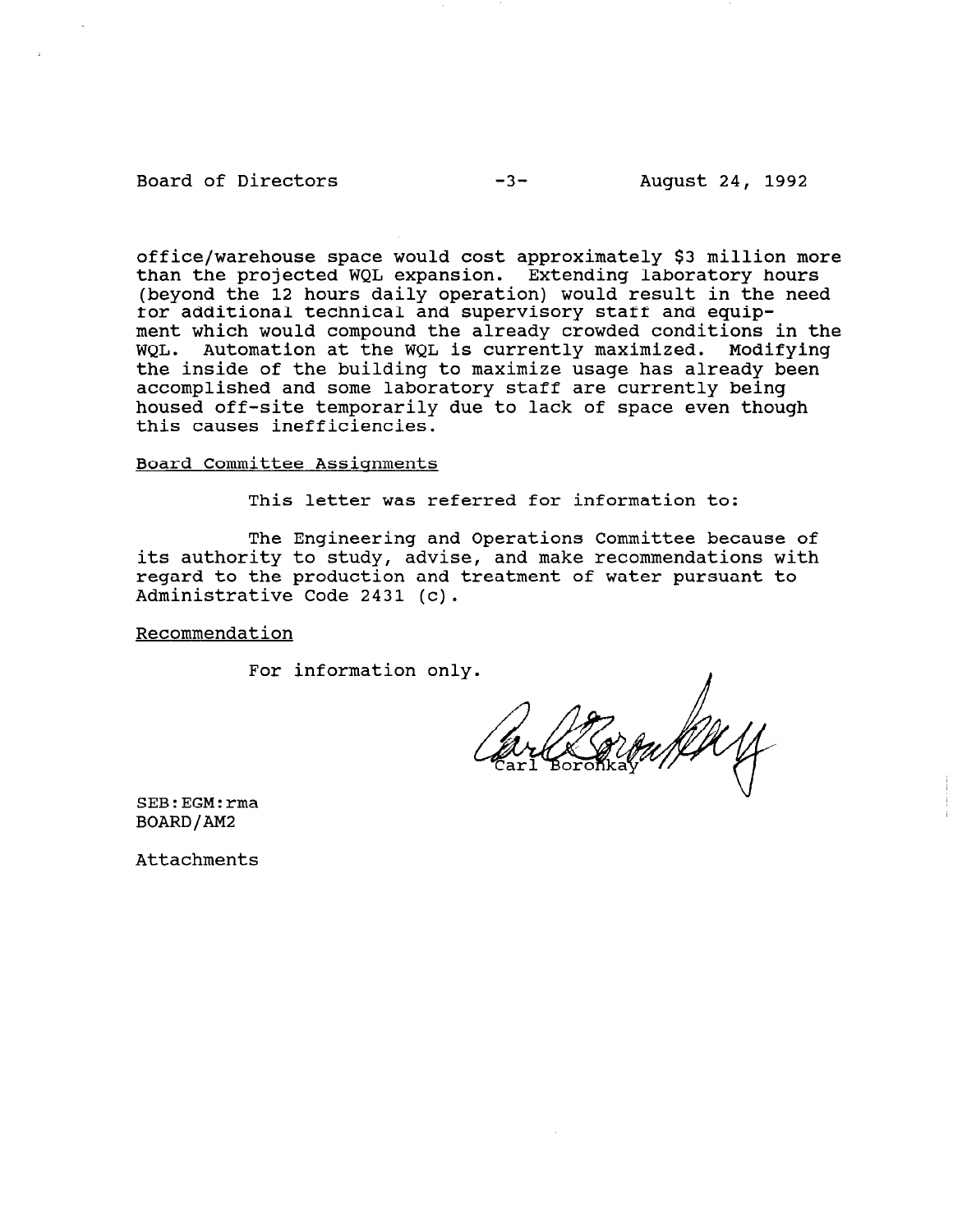## TABLE 1

## Analyses Performed by Contract Laboratories for Metropolitan

**Radiological** 

 $\frac{1}{2} \left( \frac{1}{2} \right)$ 

Certain pesticides and other organic compounds

Asbestos

Biological/chemical oxygen demand

Foaming agents

**Sulfides** 

Oil and Grease

Boron

## TABLE 3

## Analvses Currently Not Available at Contract Laboratories

Disinfection by-products

Bromate

Aldehydes

Cyanogen bromide

Chloral hydrate

Flavor profile analyses

Ammonia oxidizing bacteria